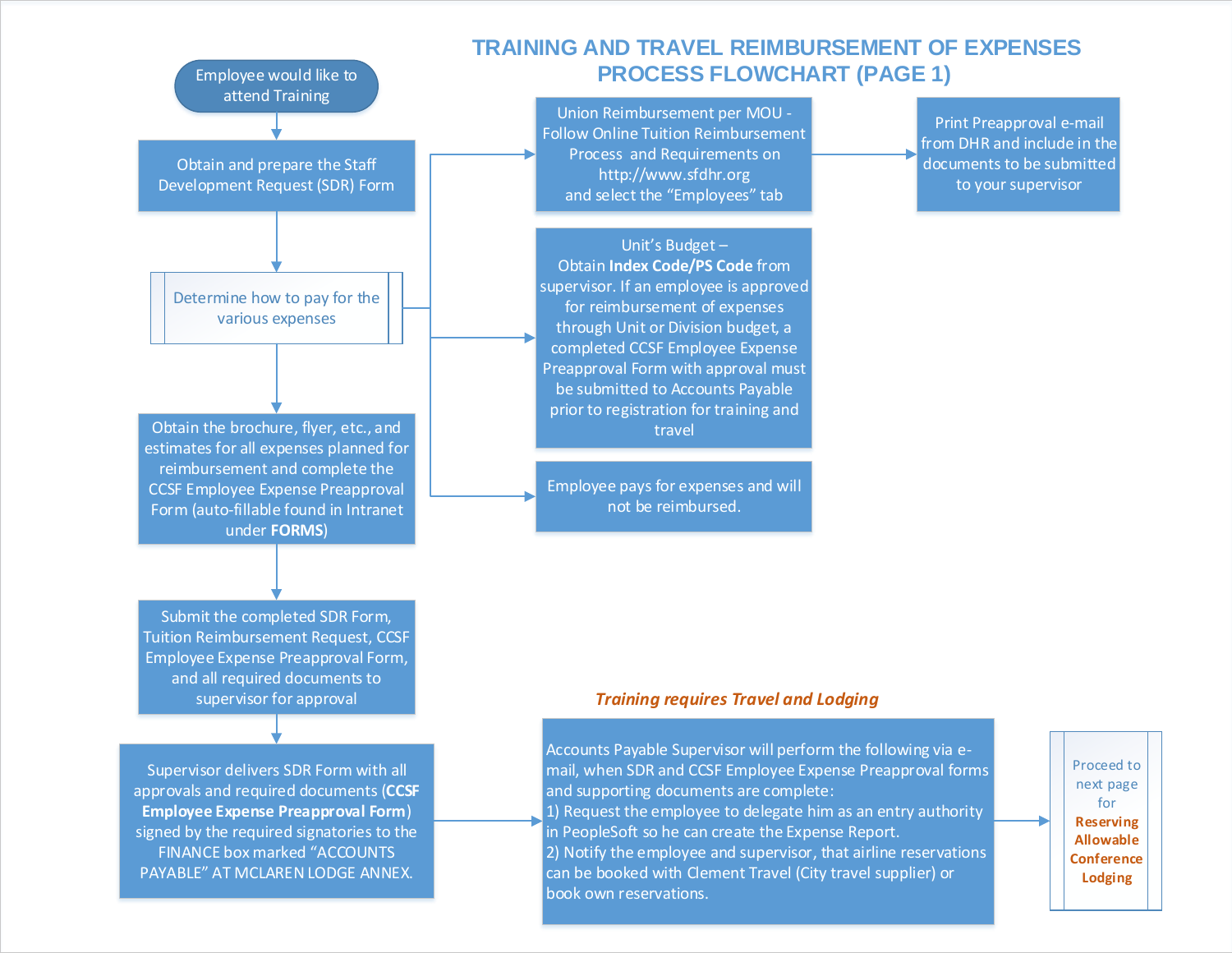# **TRAINING AND TRAVEL REIMBURSEMENT OF EXPENSES RESERVING ALLOWABLE CONFERENCE LODGING (PAGE 2)**



If conference-lodging rates exceed the federal rate, actual expenses will be reimbursed when documentation of the conference lodging rate and a receipt are provided. In rare circumstances, with appropriate pre-approval and justification of business need, employees may be reimbursed beyond the federal *per diem* rate. **An itemized hotel bill and receipts for meals showing that payment was made are always required for reimbursement to be made.** The hotel folio (receipt) should indicate that there is zero balance and should be issued in the name of the **RPD** employee who was preapproved to book the room. The e**mployee's name** should be shown on receipt, credit card and proof of payment and credit card statement).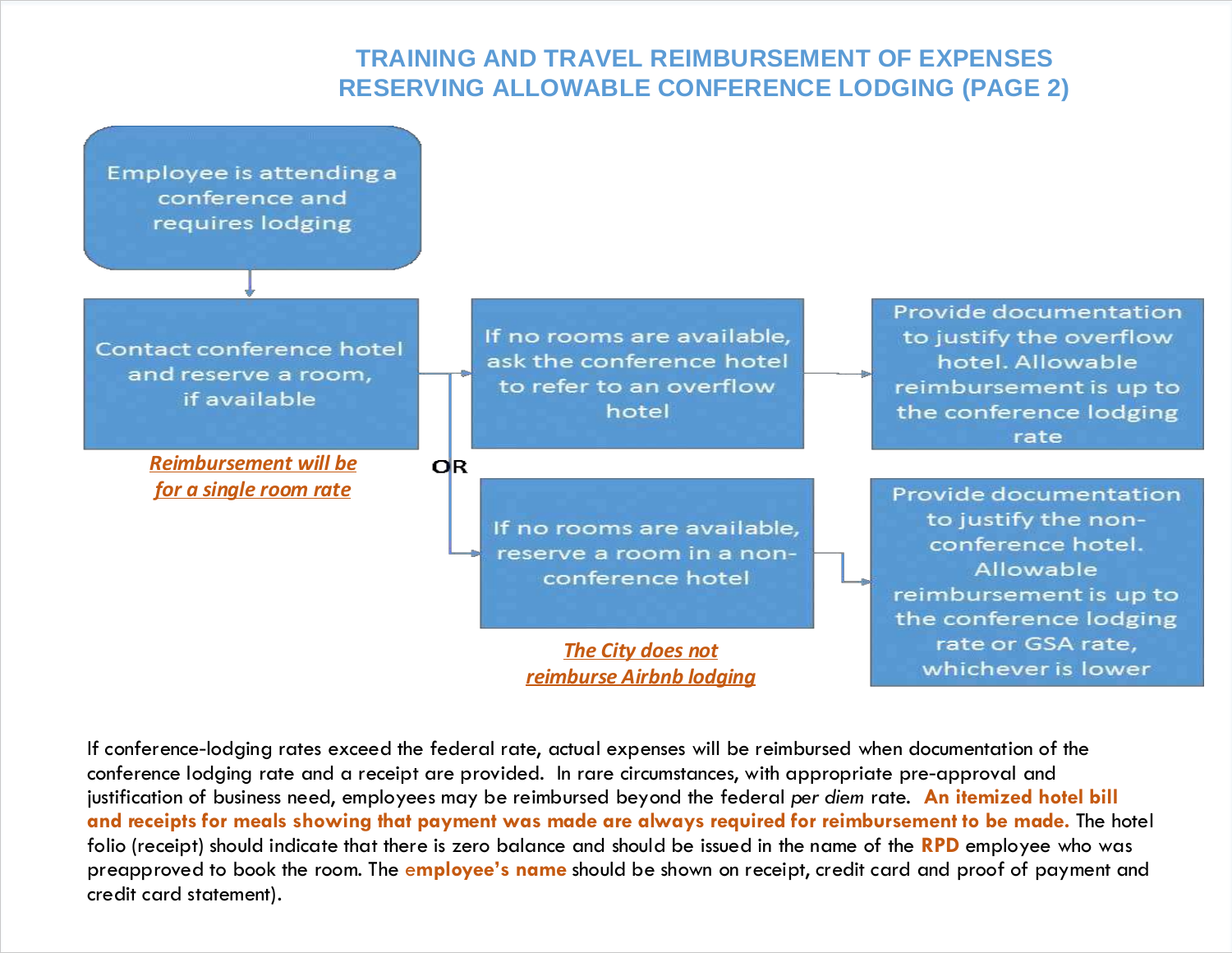## **REQUESTING FOR REIMBURSEMENT OF BUSINESS-RELATED EXPENSES (PAGE 3) REGULAR PURCHASES, TRAINING AND TRAVEL EXPENSES**

An employee incurs a business-related expense (please refer to City's List of Allowable Items and Prohibited Purchases) KEEP ORIGINAL RECEIPTS SHOWING PAYMENT. IF CREDIT CARD IS USED, RECEIPT AND STATEMENT SHOULD BEAR THE NAME OF EMPLOYEE

> Prepare the Field Expense Report (Excel formatted form found in the Intranet under **FORMS**)and submit ORIGINAL RECEIPT/S to Supervisor for Approval

Supervisor reviews the information on the Field Expense Report, ensures that expense/s are allowable for reimbursement per City's policy, and ensures that Original Receipts are attached, signs and submits the Field Expense and Receipts to the Accounts Payable box at McLaren Lodge Annex.

> Accounts Payable will review form and receipts.

Expense Report is created in PeopleSoft if Employee has delegated authority to A/P Supervisor (**now**; *all staff will enter own expense after training is completed)*; Supervisor approves the Expense Report.

**Training with Travel**

Prepare the Travel Expense Voucher (Excel formatted form found in the Intranet under **FORMS**) to request for reimbursement of ACTUAL EXPENSES no more than 30 days from return from travel, or within 10 days if an advance was issued. Use the CCSF Expense Preapproval Form to determine pre-approved Expenses.

Submit Travel Expense Voucher, copy of CCSF Expense Preapproval Form with ORIGINAL RECEIPT/S to Supervisor for review and approval

Supervisor reviews and ensures that the following are included with the Travel Expense Voucher, approves when complete and submits to A/P: 1) **CCSF EXPENSE PREAPPROVAL FORM** - only expenses that were pre-approved to incur will be reimbursed.

2) **ORIGINAL RECEIPT/S** – hotel receipt should show the **employee's name**; other receipts should show items were purchased and payment was received. Receipts for meals must be itemized and show that the payment was made. Bills or guest checks showing what was ordered but does not show that the bill was paid is insufficient. Itemized receipt of room service on Hotel Folios are required.

3) **PROOF OF PAYMENT** – show that the payment was made by employee. CREDIT CARD OR BANK STATEMENT must bear **EMPLOYEE'S NAME.** 

Reimbursements are issued through the bi-weekly payroll process.